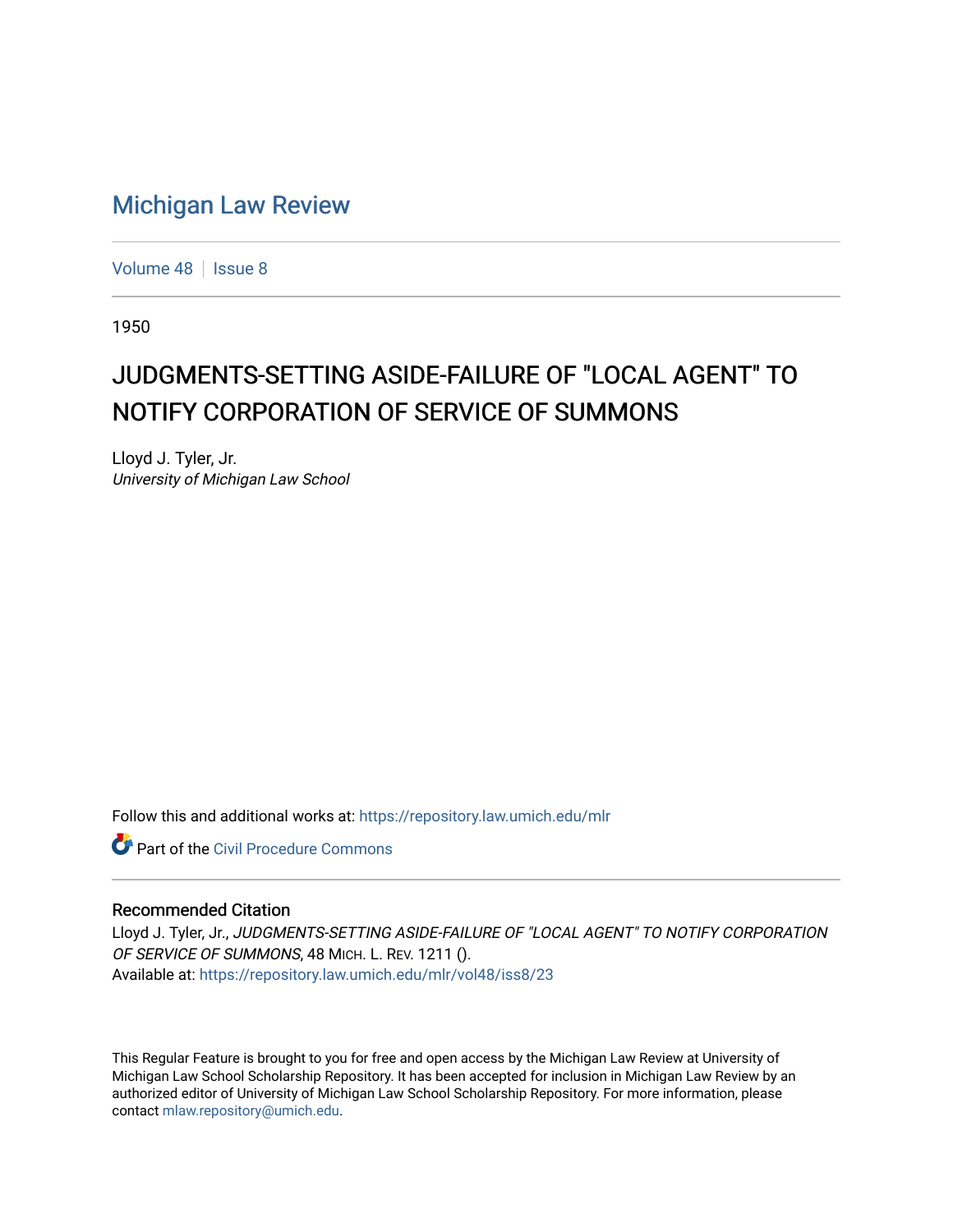IUDGMENTS-SETTING ASIDE-FAILURE OF "LOCAL AGENT" TO NOTIFY COR-PORATION OF SERVICE OF SuMMONs-Service of summons was made upon a ticket agent employed by a lessee of the defendant coach line in accordance with a North Carolina statute which provides that any person receiving or collecting money within the state for a corporation is a "local agent" for the purpose of service of process.1 This agent did not notify the defendant corporation of the summons, and a default judgment was entered. On appeal it was held that the judgment should not be set aside for want of service of summons, since the ticket agent was within the statutory definition of "local agent."<sup>2</sup> The defendant then succeeded in having the judgment set aside under a North Carolina statute allowing a default judgment to be set aside in the discretion of the trial judge where the defendant can show mistake, inadvertence, surprise or excusable neglect.<sup>3</sup> On the second appeal, *held,* the trial judge correctly found excusable neglect where the defendant had no notice due to the neglect of the statutory agent. To hold as a matter of law that no relief could be granted under these circumstances would be a denial of due process of law. *Townsend v. Carolina Coach Co.,* (N.C. 1949) 56 S.E. (2d) 39.

While ordinarily the lack of notice from an agent is not a basis for excusable neglect,<sup>4</sup> the trial court has been accorded such a wide discretion in opening default judgments under statutes like that in the principal case, that it would be difficult to hold as a matter of law that he incorrectly found excusable neglect on the facts before him.<sup>5</sup> The philosophy that every man should have his day in court, implicit in a judicial concept of "fair play," is reason enough. But, on

1 1 N.C. Gen. Stat. (1943) 161, §1-97.

2 Townsend v. Carolina Coach Co., 229 N.C. 523, 50 S.E. (2d) 567 (1948).

<sup>3</sup> 1 N.C. Gen. Stat. (1943) 252, §1-220.

4 1 FREEMAN, JUDGMENTS, 5th ed., §§241-3, 247 (1925); 49 C.J.S. 726, Judgments §367; Postal Ben. Ins. Co. v. Johnson, 64 Ariz. 25, 165 P. (2d) 173 (1946); Lynch v. Arizona Enterprise Mining Company, 20 Ariz. 250, 179 P. 956 (1919).

5 3 FREEMAN, JUDGMENTS, 5th ed., §1295 (1925). See 5 ALA. L.J. 69 (1929); Stub v. Harrison, 35 Cal. App. (2d) 685, 96 P. (2d) 979 (1940).